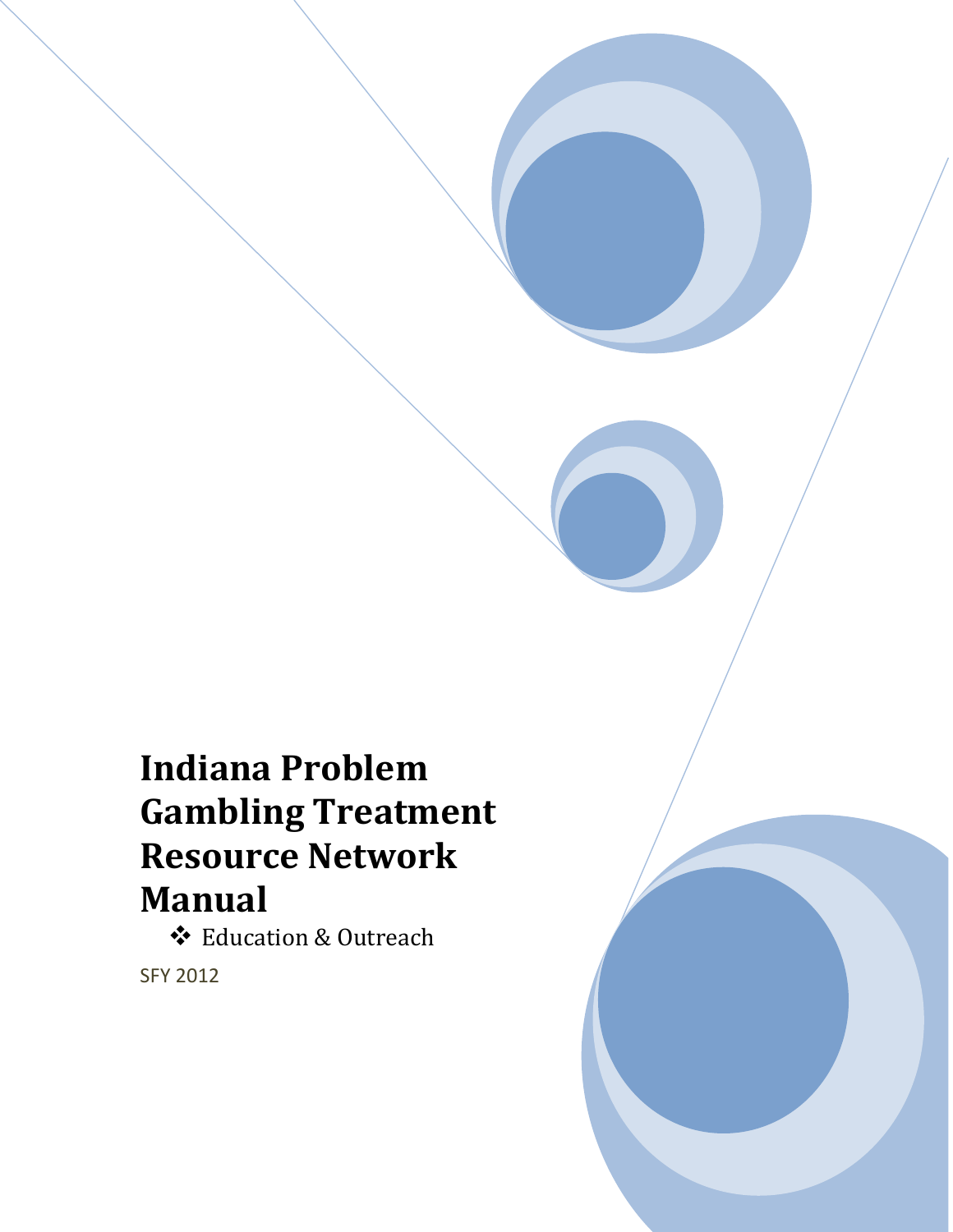# **Welcome**

The Indiana Family and Social Services Administration, Division of Mental Health and Addiction have made it possible for all Individuals who score a 3 or more on the South Oaks Gambling Screen to participate in the Compulsive Gambling Education and Awareness Program. We understand that addiction comes in many forms and is most effectively addressed in a holistic manner to make a lasting impact on Individuals and their families who suffer.

This may be the first time that you have received education about compulsive gambling. You may have suffered in isolation for years wondering why you were unable to stop regardless of financial problems, ruined credit, and lying to family and friends. You may have thought that there was something morally wrong with you because you were unable to quit. Maybe there was even a time in your life when the urge to gamble was just as strong as your urge to use drugs and alcohol.

On the other hand, you may read this material and think about people in your family who had or have a gambling problem. Maybe you are the adult child of a problem gambler and you remember all the missed opportunities, worries, and concerns that the addiction placed on your family.

The goal of this handbook and accompanying lecture is to educate you about gambling addiction; types/ levels of gambling problems, warning signs, relapse causes, conditions and signs, and to give you hope that there is help if you need help.

We want to thank the National Council on Problem Gambling for giving permission to reprint personal stories of recovery which are posted on their website.

If you desire more information on gambling addiction your counselor will be able to assist you.

# **Information/ Definitions**

At times it is confusing to define what constitutes compulsive gambling as many terms have been used to describe this behavior. These include 'pathological', 'compulsive', 'excessive', 'addictive', and 'problem gambling'. For the purpose of this document the term compulsive gambling will be utilized as this reflects the language in the Indiana statue as it relates to providing gambling treatment services.

# **Gambling Facts 101**

- 85% of US adults have gambled at least once in their life, 80% in the last year.
- Compulsive gambling affects almost 5 million Americans.
- Indiana has 13 casinos, 2 Racinos, as well as Off-Track Betting (OTB) venues, charitable gaming, pull tabs and thousands of lottery outlets.
- 2-3% of the US population will have a gambling problem in any given year.
- Compulsive gambling among people with substance use disorders is at a minimum 4-5% higher than in the general population.
- Problem gamblers can be any age, sex, race or background.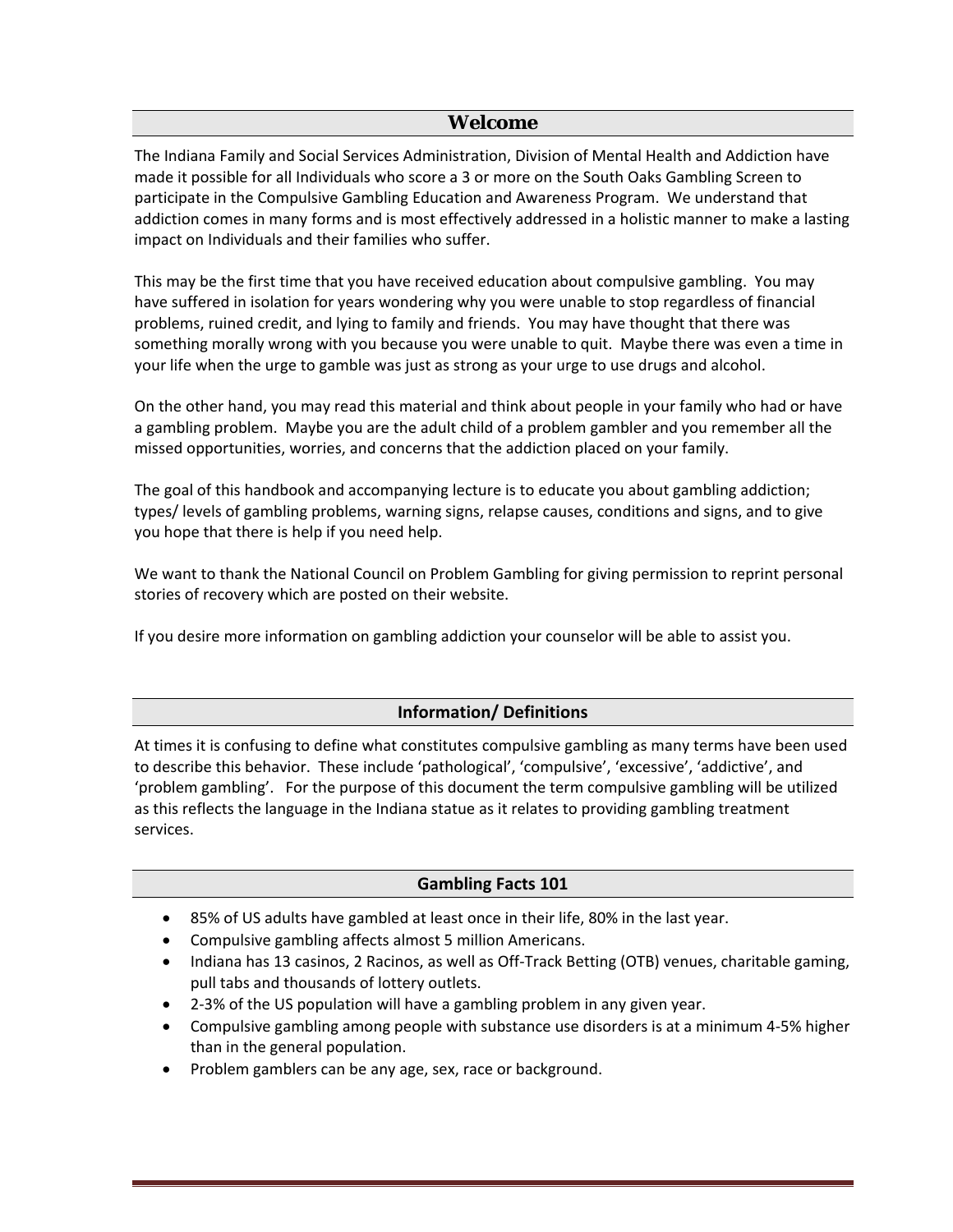## **What is Gambling?**

You are gambling whenever you take the chance of losing money or belongings, and when winning or losing is decided mostly by chance. There are many different ways to gamble, including:

- Casino games
- Bingo
- Keno
- Slot machines
- Lottery tickets
- Scratch or pull-tab tickets
- Betting on card games or dominoes
- Betting on sports, such as NCAA, NFL, horse racing, etc.
- Betting on games of skill, such as golf or pool
- Internet gambling
- Stock market speculation, day trading

Upon entering treatment you were given a test called the South Oaks Gambling Screen (SOGS). Ask the staff to tell you how you scored. Circle which applies to you:

| No Problem | Some Problem | Problem Gambler | Pathological Gambler |
|------------|--------------|-----------------|----------------------|
|            |              |                 |                      |

## **Social Gamblers**

- Losing is no big deal.
- Gambling doesn't disrupt their life.
- Social gamblers usually gamble with others.
- They can take it or leave it.
- Gambling is harmless fun.

## **Problem Gamblers**

- Exceeds limits (time and money)
- Losing causes financial problems
- Affects relationships, work or your mood
- Hiding the amount of gambling and losses
- Constantly thinking about gambling
- Gambling to win back previous losses
- Borrowing money for gambling
- Gambling until all your money is gone
- Feeling ashamed about your gambling
- Desperation: "I deserve a win, I need a win."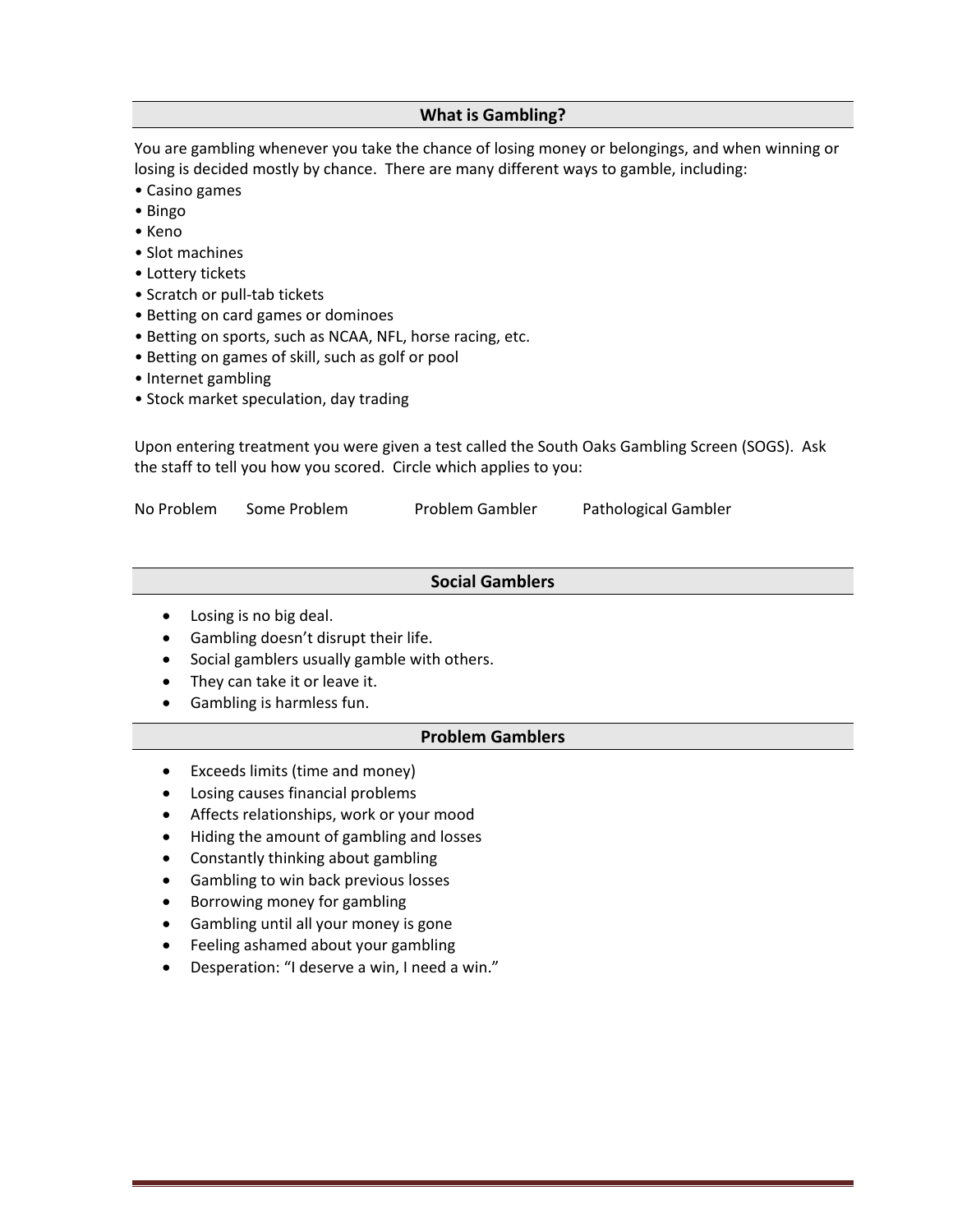# **Pathological (Compulsive) Gambling**

The Individual has a disorder listed as 312.31 Pathological Gambling in the Diagnostic and Statistical Manual of Mental Disorders, 4<sup>th</sup> edition, published by the American Psychiatric Association (DSM-IV) as follows:

The Individual has experienced significant impairment in five (5) of the following areas during the course of the previous twelve (12) months:

- a. Is preoccupied with gambling;
- b. Needs to gamble with increasing amounts of money in order to achieve the desired excitement;
- c. Has repeated unsuccessful efforts to control, cut back, or stop gambling;
- d. Is restless or irritable when attempting to cut down or stop gambling;
- e. Gamblers as a way to escape problem or of relieving a dysphonic mood;
- f. After losing money gambling, often returns another day to get even;
- g. Lies to family members, therapist, or others to conceal the extent of involvement of gambling;
- h. Has committed illegal acts such as forgery, fraud, theft, or embezzlement to finance gambling;
- i. Has jeopardized or lost a significant relationship, job, or educational or career opportunity because of gambling;
- j. Relies on others to provide money to relieve a desperate financial situation caused by gambling.

Compulsive Gambling and Pathological Gambling have basically the same warning signs/symptoms. However they are more pronounced in Pathological gamblers. It is important to note that only pathological gambling is addressed in the DSM-IV.

# **Type of Gambler: Action**

- Domineering
- **Controlling**
- Large Ego
- Prefer games of skill such as poker
- Legal and illegal sport venues
- Competitive, gamble to beat others and the house

## **Type of Gambler: Escape**

- Gamble for recreation/ "do something fun to forget their problems"
- Get relief from emotional/ psychological pain
- Play games of chance/ luck
- Winning has a narcotic like component, numbing them from problems/ pressures
	- Example of escape gambling is playing the slot machines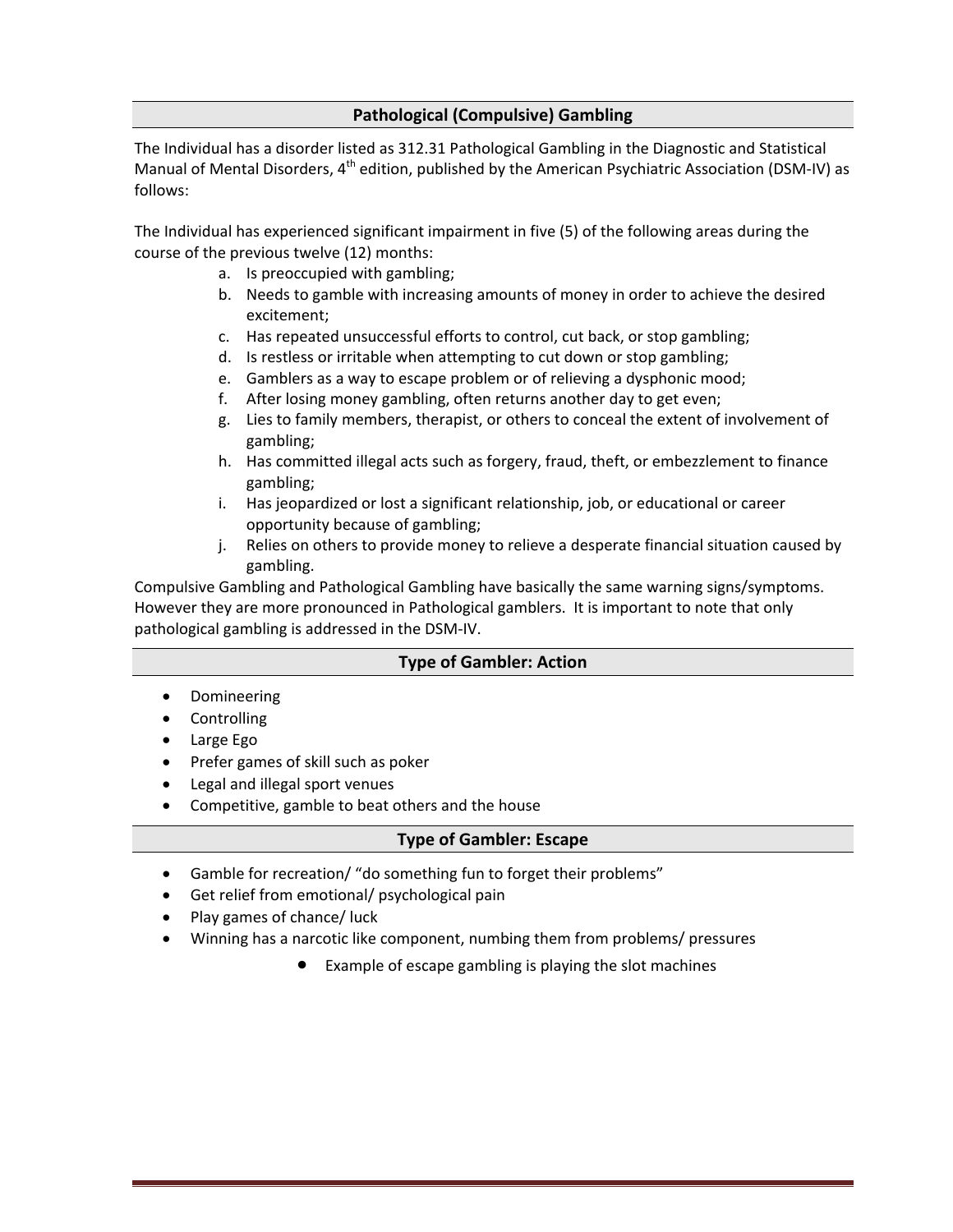

# **Progression of Pathological Gambling**

Gambling addiction progressively gets worse. There is an increase in betting, lying, desperation, shame, and guilt about the gambling behavior. There are four phases of compulsive/ pathological Gambling:

- 1. **Winning Phase** -- Initial Big Win -- Feels Great! **Example**: Frequent gains, going often, gambling more, and feeling great -- "I am somebody", upping the ante, gambling alone.
- 2. **Losing Phase** -- Losses are chased with increased gambling until a major problem occurs which is temporarily resolved by a financial bailout, followed by a higher level of gambling and increased crises. **Example**: Extended loses, lying, spending less time with loved ones, work, and irritable,

restless, discontent, isolating, borrowing money, unhappy in personal life, funding tight or non-existent

- 3. **Desperation Phase** --The gambler further withdraws from family and work responsibilities into gambling, often resulting in criminal and suicidal behavior. Help may or may not be sought. **Example**: Bailouts, increased time thinking, planning, gambling, sorrowful, nervous about what will happen, people are starting to catch on not paying back debts, increased lying
- 4. **Hopelessness Phase** -- Gamblers who no longer care and continue to gamble without hope of winning.

**Example:** Suicidal, criminal activity, legal problems, withdrawal, emotionally and physically falling apart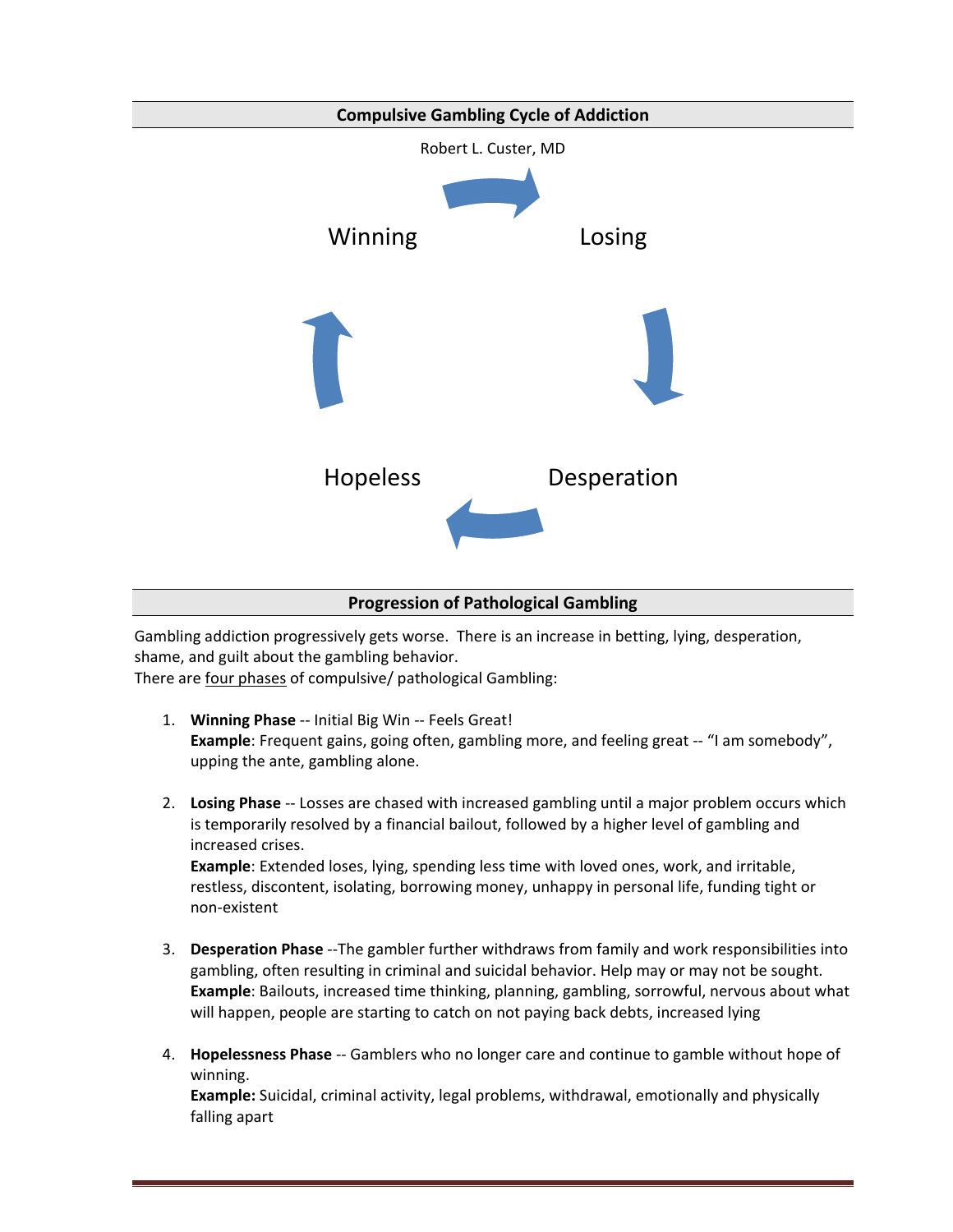## **How does Substance Use Disorders Contrast to Compulsive Gambling?**

The rate of co-occurrence of compulsive/ pathological gambling among people with substance abuse disorders has been reported as ranging from 9-30% (Tip 42). Among compulsive/pathological gamblers, alcohol has been found to be the most common substance (Tip 42).

| <b>The Similarities</b>                                                                                                                                                                                                                                                                        |                                                                                                                                                                                                                                                                                                                         |  |
|------------------------------------------------------------------------------------------------------------------------------------------------------------------------------------------------------------------------------------------------------------------------------------------------|-------------------------------------------------------------------------------------------------------------------------------------------------------------------------------------------------------------------------------------------------------------------------------------------------------------------------|--|
| Progressive in nature<br>٠<br>Characterized by a loss of control<br>٠<br>Pre-occupation<br>$\bullet$<br>Irrational thinking<br>$\bullet$<br>Continue despite negative<br>$\bullet$<br>consequences<br>Craving -- action/ high feeling/ rush<br>٠<br>Develop tolerance                          | Twelve Step support is available for<br>$\bullet$<br>gambler and family<br>Individual, group, and family<br>$\bullet$<br>counseling is available<br>Denial is a trademark of the illness, the<br>$\bullet$<br>person spends a great deal of time<br>thinking that they DO NOT have a<br>problem<br>Recovery is possible |  |
| <b>The Differences</b>                                                                                                                                                                                                                                                                         |                                                                                                                                                                                                                                                                                                                         |  |
| Harder to diagnose the compulsive<br>gambler<br>It can take years to develop a<br>gambling problem unlike addiction<br>to chemicals which can occur in a<br>very short period of time<br>Fewer 12 step Gamblers<br>$\bullet$<br>Anonymous (GA) meetings are<br>available around the state than | Alcoholics Anonymous (AA) or<br>Narcotics Anonymous (NA)<br>Cannot overdose<br>Cannot use a drug screen to detect<br>"active" addiction<br>Financial devastation is often<br>$\bullet$<br>greater<br>Financial management and<br>٠<br>rebuilding is a significant<br>component of recovery                              |  |
| Compulsive Gambling Impacts Individuals with mental health and substance use disorders                                                                                                                                                                                                         |                                                                                                                                                                                                                                                                                                                         |  |

43,093 US adults participated in face to face interviews in a 2001-2002 study;

- 73.2% of those meeting DMSIV criteria for pathological gambling had an alcohol use disorder • 49.6% has a mood disorder • 41.3% has an anxiety disorder
- 38.1% had a drug use disorder
- 60.8% has a personality disorder (Petry, Stinson & Grant 2005)
- 60.4% had nicotine dependence
	- **Phases of Recovery**

## Robert L. Custer, MD

**Critical Phase** -- Honest desire for help, realistic/stops gambling, responsible thinking, spiritual needs, decision-making improved

**Rebuilding Phase** -- Improved relationships, new interests, begins to develop a restitution plan, accepts situation, and develops recovery goals, working on resolving legal issues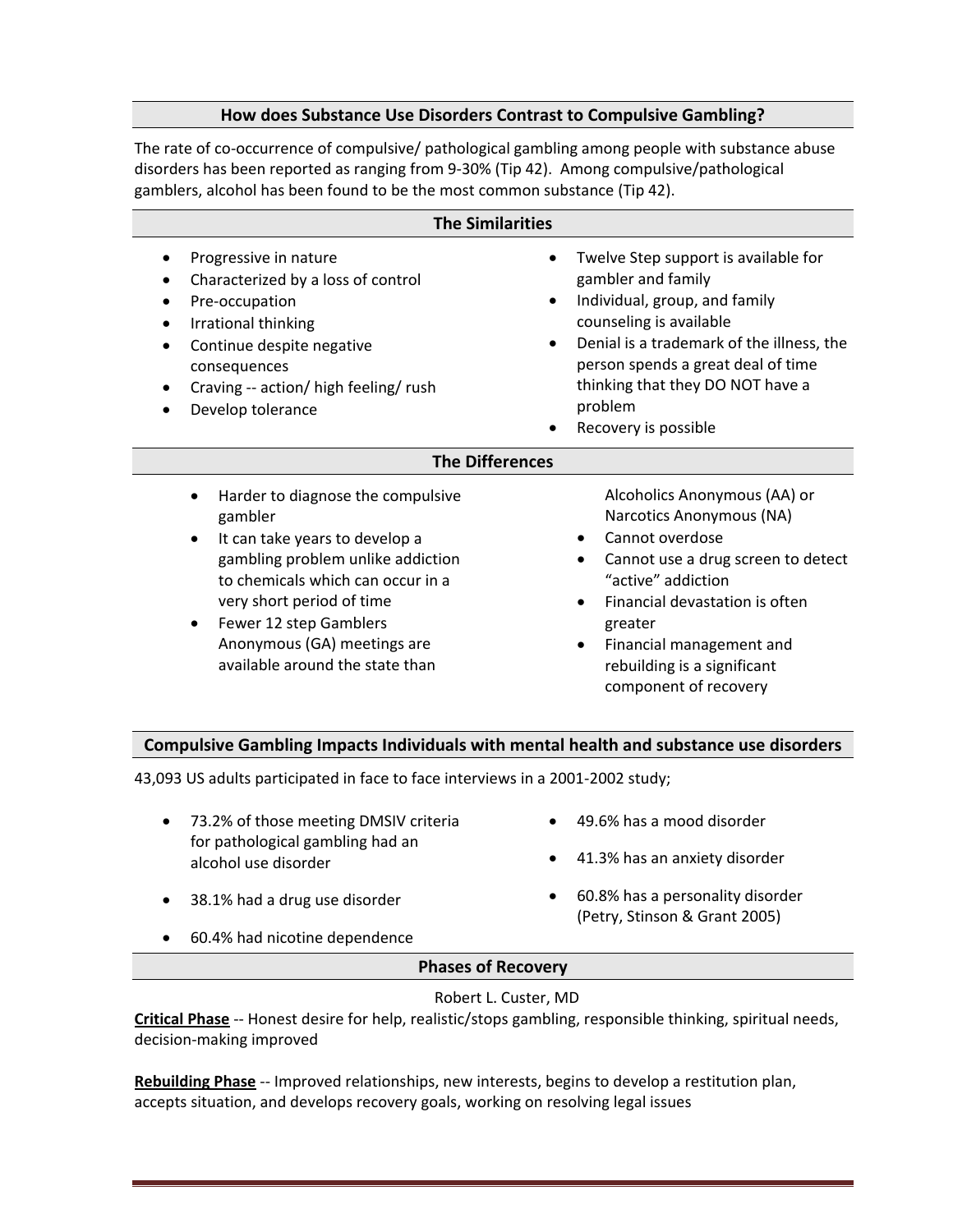**Growth Phase** -- More time with family/friends, more relaxed, not as irritated/anxious, preoccupation with gambling decreases, engaging in new behaviors in line with recovery



#### **Consequences of Compulsive Gambling**

- Job Loss
- Employment write up
- Divorce
- Breakup
- Family will no longer speak to you
- Loss of friendships
- Financial devastation
- Bankruptcy
- Breaking promises to be people you care about
- Owing money that you cannot pay back
- Breaking the law
- Criminal charges
- Loss of Freedom
- 1. Have you experienced any consequences as a result of your gambling? Yes No
- 2. What has your gambling cost you?

3. Would you like additional reading material on Compulsive Gambling and Recovery? Yes No

\_\_\_\_\_\_\_\_\_\_\_\_\_\_\_\_\_\_\_\_\_\_\_\_\_\_\_\_\_\_\_\_\_\_\_\_\_\_\_\_\_\_\_\_\_\_\_\_\_\_\_\_\_\_\_\_\_\_\_\_\_\_\_\_\_\_\_\_\_\_\_\_\_\_\_\_\_ \_\_\_\_\_\_\_\_\_\_\_\_\_\_\_\_\_\_\_\_\_\_\_\_\_\_\_\_\_\_\_\_\_\_\_\_\_\_\_\_\_\_\_\_\_\_\_\_\_\_\_\_\_\_\_\_\_\_\_\_\_\_\_\_\_\_\_\_\_\_\_\_\_\_\_\_\_

If you circled yes please see your counselor for more information.

\_\_\_\_\_\_\_\_\_\_\_\_\_\_\_\_\_\_\_\_\_\_\_\_\_\_\_\_\_\_\_\_\_\_\_\_\_\_\_\_\_\_\_\_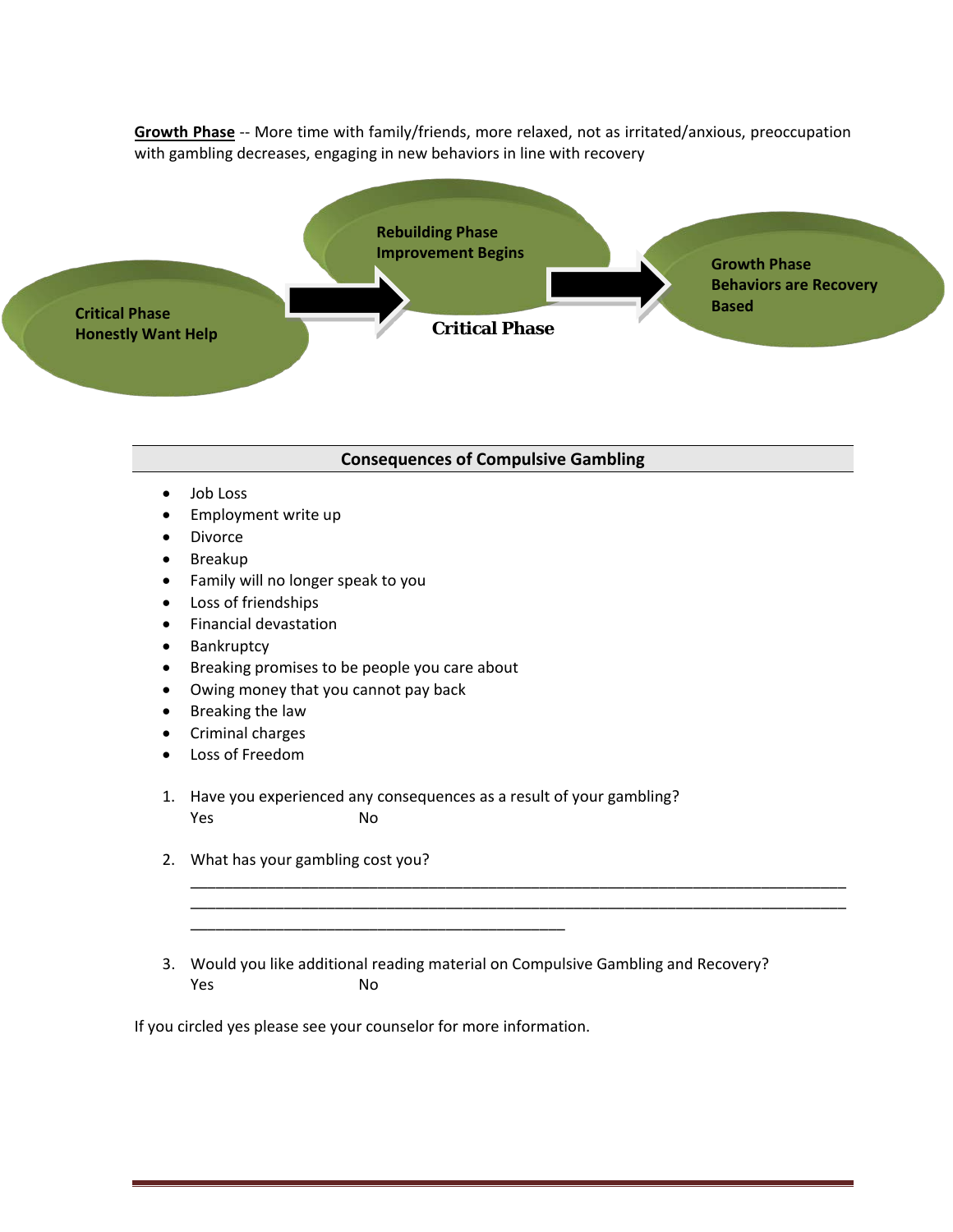# **Cognitive Distortions -- Irrational Thoughts**

Superstitious thoughts are an example of irrational thinking, i.e. because you have a rabbit's foot or horseshoe does not mean that you have instant "luck."

There is usually no evidence that there is any such thing as luck. Trying to influence luck with a lucky shirt, socks, pants, jewelry, etc., is just superstitious behavior.

We cannot change the odds of winning lottery or bingo or cards by wishing for luck with a four leaf clover or other types of beliefs.

Some of our irrational thoughts have come to use from parents, family, and friends. Some we learn from TV and movies.

#### **Examples of Irrational Thoughts:**

- 1. Gambling is an important human activity.
- 2. Gambling is an easy way to earn money.
- 3. Those who do not gamble are stupid, afraid, or slow.
- 4. I can win the money back I lost, no problem.
- 5. I am smart, and I have a system that never fails.
- 6. People respect a heavy better.
- 7. Borrowing to gamble is okay.
- 8. I always win in the long run.
- Did you ever have any of these thoughts?

#### Yes No

| <b>Real Odds</b>                             |                                    |  |
|----------------------------------------------|------------------------------------|--|
| Winning one million dollars                  | 1 in 14,000,000 to 1 in 88 million |  |
| Killed in a car accident                     | 1 in 53,000                        |  |
| Choking to death                             | 1 in 68,000                        |  |
| Struck by lightning                          | 1 in 2,000,000                     |  |
| Odds of winning the daily lottery -- 4 digit | 1 in 10,000                        |  |

#### **Relapse Definitions**

Webster's Dictionary Definition of Relapse --A reoccurrence of symptoms of a disease after a period of improvement and the act or instance of backsliding, worsening or subsiding

Relapse in Simple Terms -- Relapse is when a person slips back into old behaviors. In this case it would be slipping back into unhealthy behaviors that could lead to gambling because your addiction will trick you into thinking that gambling will make you feel better.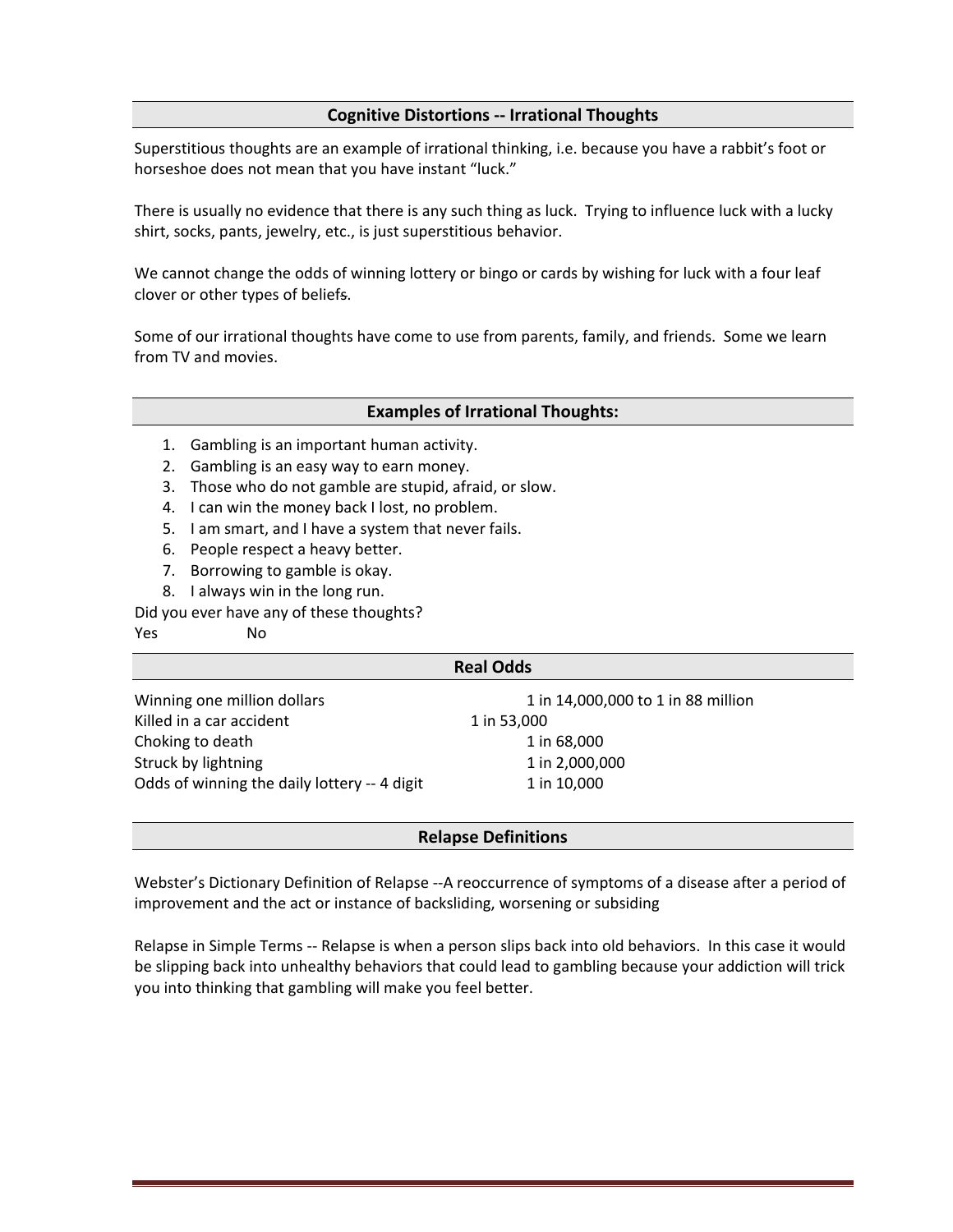Relapse is usually caused by a combination of factors. Some possible factors and warning signs might be:

- Money, not enough or too much
- Testing personal controls
- Hanging around old gambling hauntsslippery places
- Isolating not attending GA meetings – not using the telephone for support
- Obsessive thinking about gambling
- Failing to disclose to a friend in recovery that you quit therapy, or you are skipping appointments
- Feeling overconfident that you no longer need help
- Relationship difficulties ongoing serious conflicts – a spouse who still engages in unhealthy behavior
- Setting unrealistic goals perfectionism – being too hard on ourselves
- Changes in eating and sleeping patterns, personal hygiene, or energy levels
- Feeling overwhelmed confused useless – stressed out
- Constant boredom irritability lack of routine and structure in life
- Dwelling on resentments and past hurts – anger – unresolved conflicts
- Avoidance refusing to deal with personal issues and other problems of daily living
- Engaging in obsessive behaviors workaholism – drinking/drugging – sexual excess and acting out
- Major life changes loss grief trauma – painful emotions
- Untreated psychiatric/ medical issues
- Ignoring relapse warning signs, causes and conditions

We are sure that you have already noticed that gambling warning signs are similar to the ones that you learned about in treatment as it relates to your substance use disorder. Are you making the connection? Compulsive/ Pathological Gambling is just like any other addiction.

# **Relapse Prevention**

Relapse prevention is steps that you can put into place to protect yourself from lapsing into old behaviors.

- Go to GA meetings
- Read GA literature
- Get GA sponsor(s)
- Work the Twelve Steps
- Help a new person in GA
- Increased social support
- Financial Accountability
- Addressing mental health and medical needs appropriately
- Learn new hobbies/develop interests
- Increase spirituality
- Learn new problem solving/coping skills
- Follow your treatment plan
- Develop friendships with people in GA and other non-gamblers that you like
- Learn to ask for help
- Monitor gambling thoughts, urges, and cravings
- Journal your thoughts and share them with a trusted friend, counselor, and/or sponsor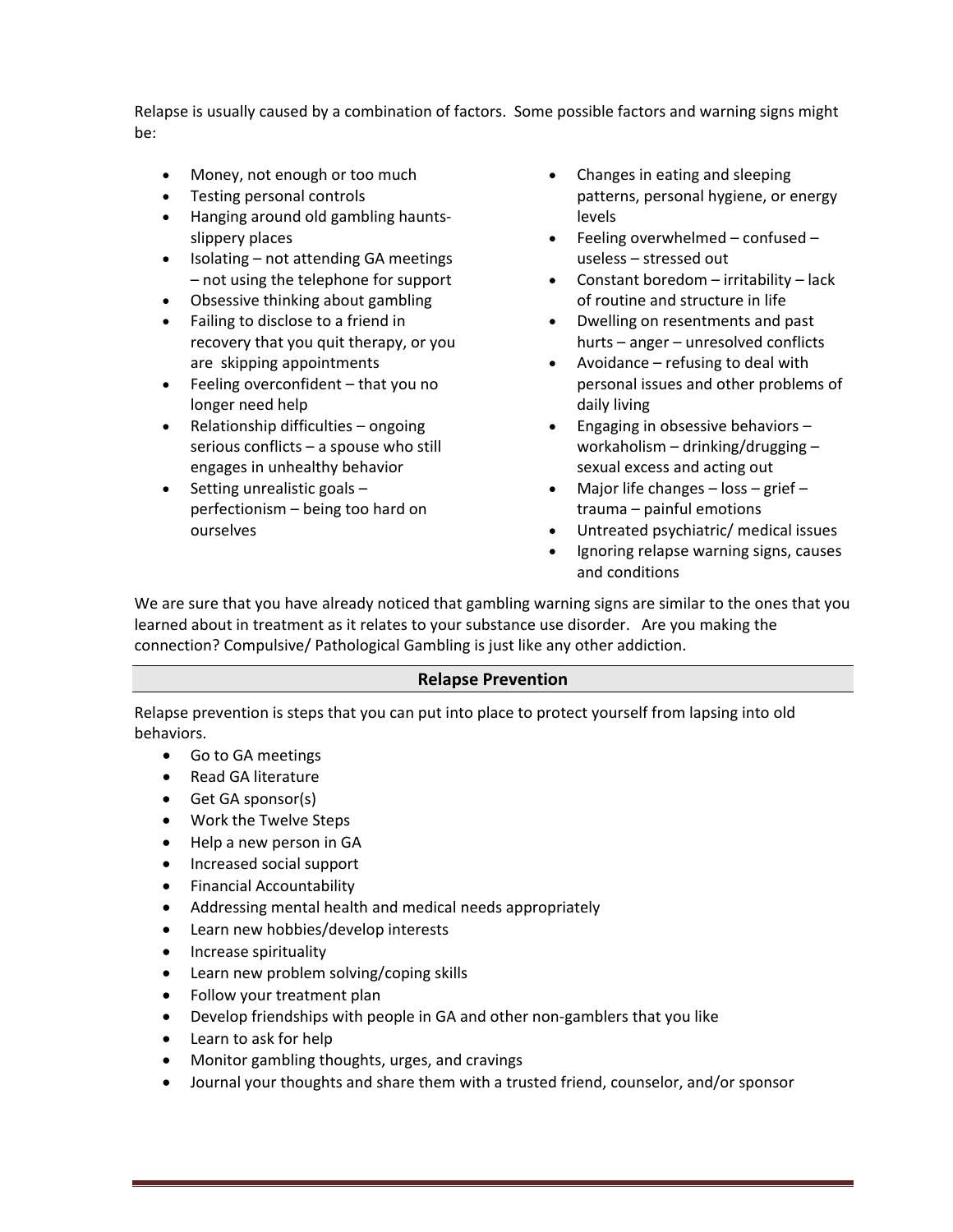- Invite those that are close to you to tell you their concerns about your behavior, attitude, and personality changes
- Acknowledge that you cannot control your gambling and ask for help
- Accept help
- Get honest with yourself and others
- Recognize character defects as risk factors
- Make amends to decrease guilt, shame, and anger as risk factors
- Keep making amends

# **What is a craving?**

A craving is a strong desire or thought to do something. You can feel excitement and you are in the moment and you want to act now. A craving is associated with an overwhelming, positive, reinforcing feeling.

Cravings typically last 2-3 minutes, they are a normal feeling in recovery and if a craving is not reinforced it will decrease over time. When you have a craving to gamble; talk to a trusted friend, journal the craving so you can gain insight into causes and conditions that may be associated with it. Attend a GA meeting or counseling appointment and discuss it with someone.

A quick way to squash a craving is to play the thought all the way through to the negative consequences, recall the positive benefits of recovery, recall moments of clarity and motivation for recovery, stabilize your thoughts by talking to another person in GA or who understands your gambling addiction.

| <b>I Relapsed Now What?</b>                                                                                                                                                                                                                                                   |                                                                                                                                                                                                                                                                                                       |  |  |
|-------------------------------------------------------------------------------------------------------------------------------------------------------------------------------------------------------------------------------------------------------------------------------|-------------------------------------------------------------------------------------------------------------------------------------------------------------------------------------------------------------------------------------------------------------------------------------------------------|--|--|
| Tell someone.<br>$\bullet$<br>Seek the support of your GA sponsor,<br>$\bullet$<br>friend, spouse, and/or significant<br>other.<br>Take responsibility without blaming or<br>$\bullet$<br>shaming others.<br>Review your original plan -- what were<br>$\bullet$<br>the gaps? | What worked/what did not work?<br>What needs to be increased/changed -<br>- social support, counseling, meeting<br>attendance, improved coping skills,<br>NOT skipping or skimping a Step.<br>Do not get discouraged -- this is a<br>chronic, reoccurring disorder but it is<br>manageable with help. |  |  |
| Devenuel Chaving of Deservance                                                                                                                                                                                                                                                |                                                                                                                                                                                                                                                                                                       |  |  |

## **Personal Stories of Recovery**

## **Reprinted with permission of National Council on Problem Gambling**

| <b>Real Voice #1</b> |  |
|----------------------|--|
|                      |  |

Dear Booze and Gambling,

Because I've sought out a higher power, greater than either of you or that of myself, I must tell you that we have split the sheets! No longer can I lie there sandwiched between such addicting illnesses. At one time it was great to have you both in my bed of life. What one of you wouldn't do, the other would. Believe me when I say that I enjoyed all the pleasures you gave me.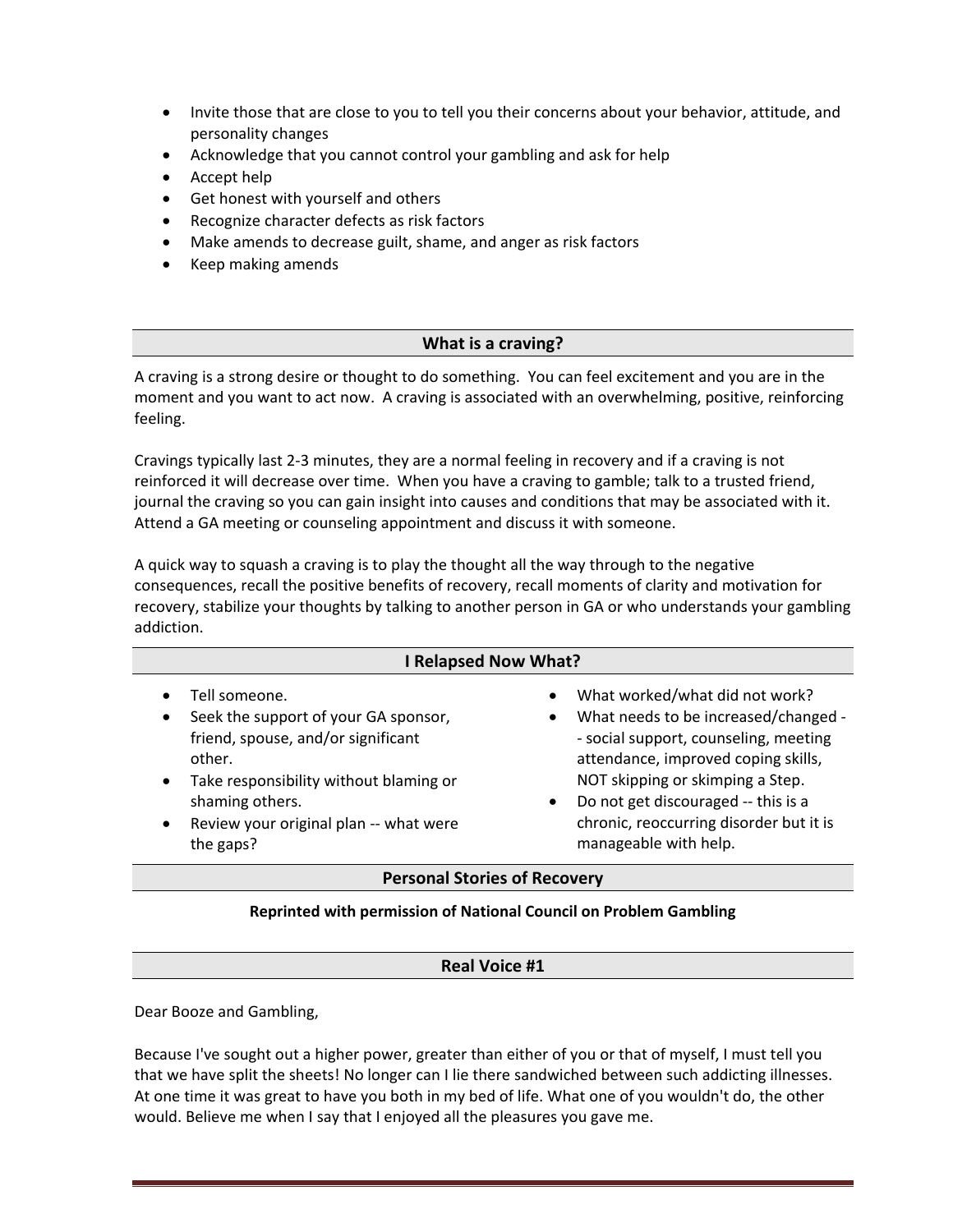However, the pleasures came with a price. That price I will pay for the rest of my life. You both kept me from marriage and having a family. My health is much poorer; my money is all but gone. You have wasted 35 years of my life, because you gave me some thrills and highs.

Now I must go on, not by myself but with my higher power and a hope of happiness.

So long, I can't say it was good to know you, and I hope we don't meet again.

P.S. I'm spreading the word about you!

#### **Real Voice #2**

Greetings,

I'm a compulsive gambler. I've been in the Las Vegas Gambler's Anonymous program since 1992. I've gone out there countless times to try to prove I can gamble like others. I am currently living my program, and am very happy.

I am also a songwriter. I've had songs on the radio, and on CD releases by artists. I have a song I wrote about gambling, called "I Agree." I wrote this song while in the fog of gambling, and it has many deep feelings in it. I believe this song can help other compulsive gamblers. Lyrics

I WAS BORN A GAMBLING MAN, BUT ALWAYS HOLDING THAT LOSING HAND. LADY LUCK DON'T SMILE ON ME, AND MY BEST FRIEND IS MISERY. I'M AFRAID YOU'LL WALK AWAY, WHILE I'M SATISFYING MY GAMBLING CRAZE. I DON'T WANT TO SEE THE PROOF, OF THE TOLL THIS LIFESTYLE TAKES ON YOU. ALWAYS HIDING FROM THE TRUTH

## CHORUS:

I'M A GAMBLING MAN, ROLL THAT DICE, SUCH A FOOLISH MAN, IF I ASKED YOUR ADVICE, YOU'D SAY, SOMEDAY, IT'LL BE THE DEATH OF ME. I AGREE, OH, I AGREE.

BRIDGE:

JUST ONE MORE CHANCE AND I PROMISE, GIRL THESE DAYS ARE THROUGH, I WOULD NEVER EVER CHOOSE THEM, OVER YOU, OVER YOU.

NO SIGN OF YOU WHEN I GOT HOME, I BET YOU WAITED UP 'TILL DAWN. PACKED YOUR BAGS AND LEFT BY NINE, YOU NEVER EVEN SAID GOODBYE; I BET I KNOW THE REASON WHY.

**CHORUS** 

......I AGREE, OH, I AGREE, I AGREE, OH, I AGREE, YEAH, I AGREE.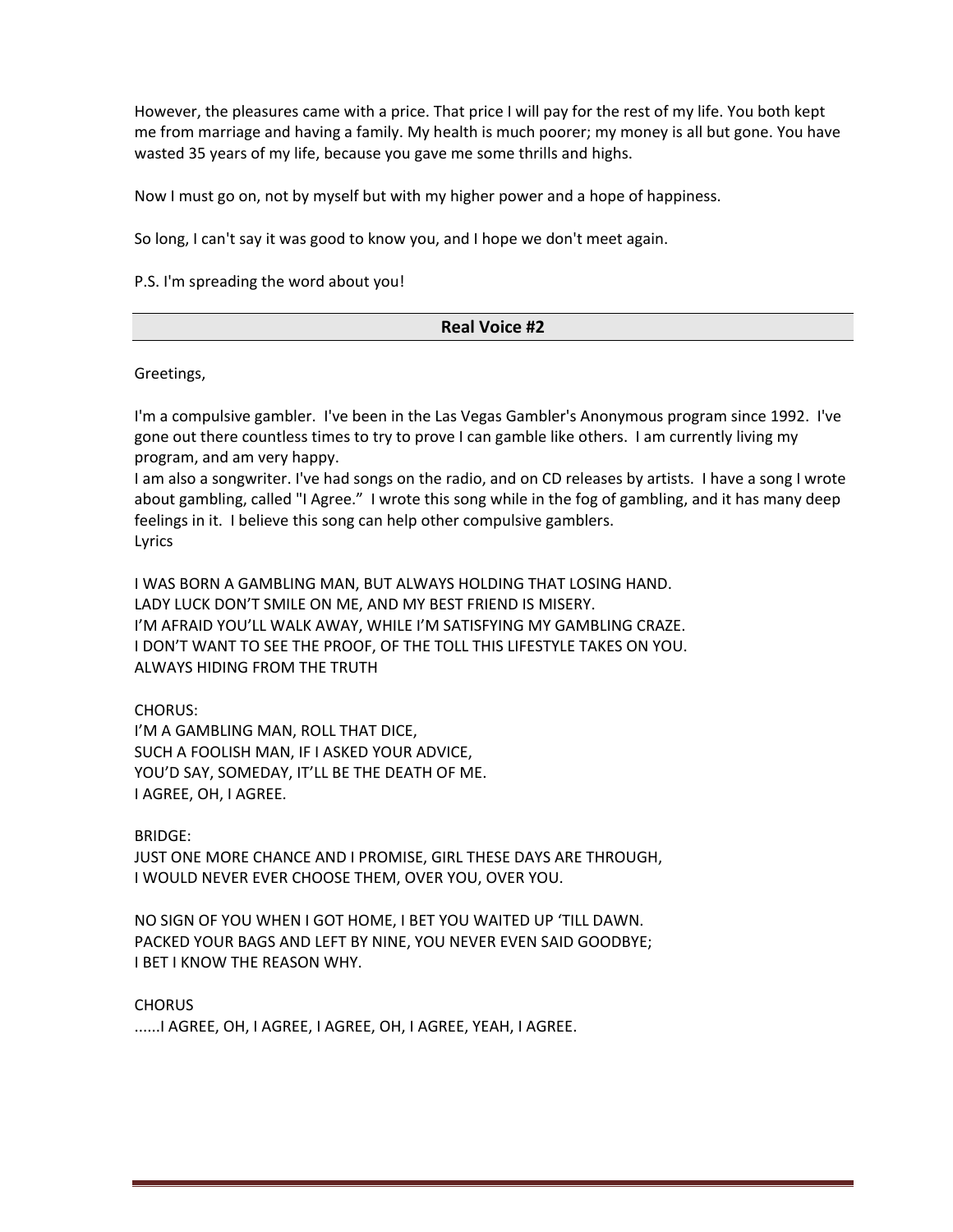#### ON GAMBLERS

G amblers always are trying new ways to make a bet A nd then end up getting themselves deeper into debt M oney is not there when needed to put food on the table B ecause they throw it away as soon as they're able L ook how often this tragic habit affects their health E ver they constantly strive to create easy wealth R eally, all that they accomplish is to lose their wives S urely, there must be a way out that will save their lives.

#### **Real Voice #4**

Dear NCPG,

Hi, I'm 12 years old and have three sisters. And well my dad is addicted to gambling. My mom and dad have been fighting ever since he started his problem which is about three years ago and now it scares me to think that they might get a divorce. Well finally after talking everything out my dad has agreed to find some help so I decided to help them find some help. So that's why I decided to ask you for some help If you could take some time to help our family from falling apart and go back to being the happy family it used to be it would mean a lot to me. Thank you.

Take a moment to reflect on what your Real Voice would say…

Write a letter, poem, or song to describe how gambling has negatively impacted your life.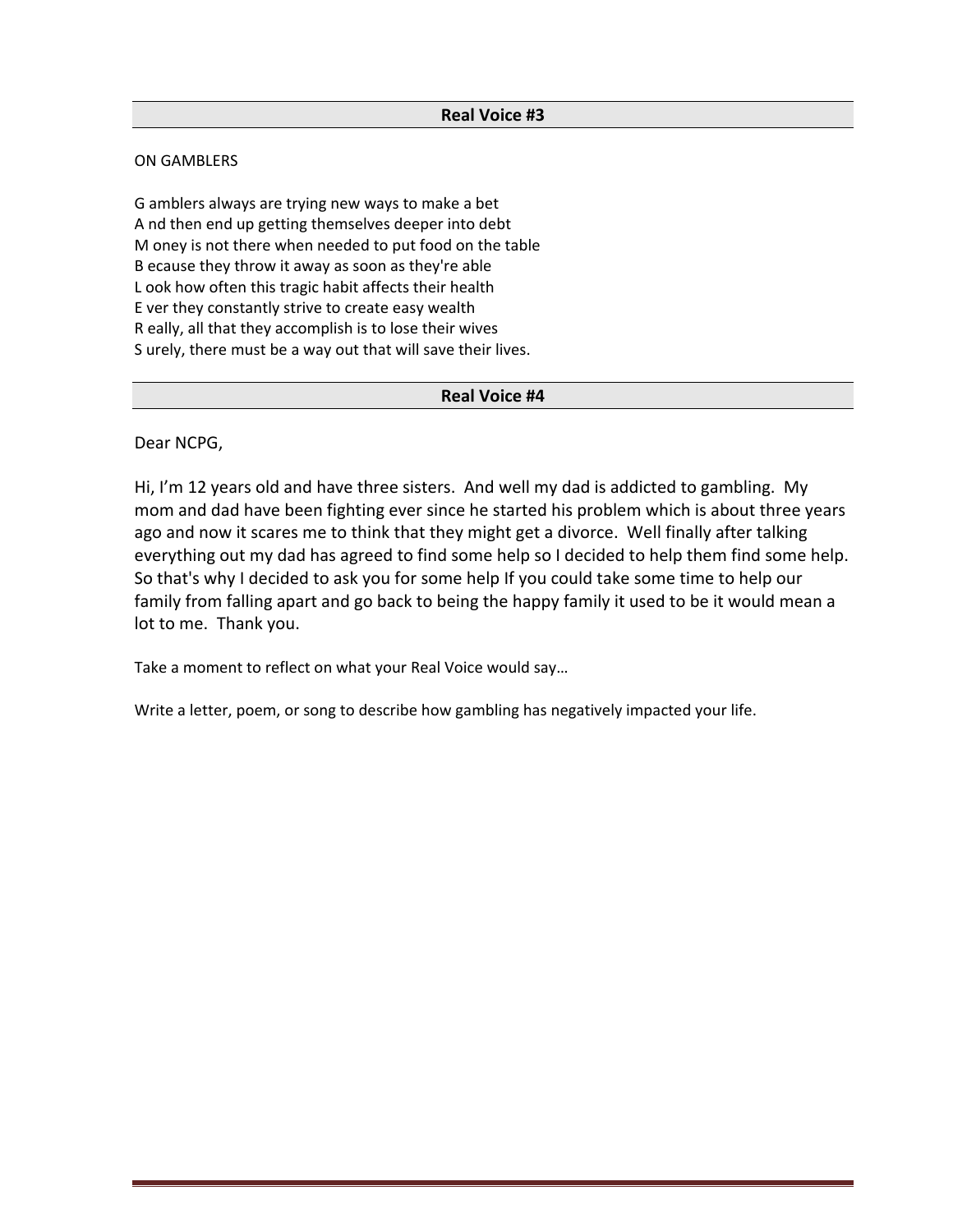# **Help is Available**

To find Gambling Treatment in your area Call: 1-800-994-8448

If you have access to the internet the following web sites can provide valuable information, encouragement and support.

# **Indiana Council on Problem Gambling, Inc**

**[http://www.indianaproblemgambling.org](http://www.indianaproblemgambling.org/) [/](http://www.indianaproblemgambling.org/)**

**Gamblers Anonymous and GA Meetings in Indiana**

**<http://www.gamblersanonymous.org/>**

**GAM-ANON (for families) Meetings in Indiana**

**<http://www.gam-anon.org/>**

**National Council on Problem Gambling**

**<http://www.ncpgambling.org/>**

**The State of Indiana Voluntary Exclusion Program** 

**<http://www.in.gov/igc/2331.htm>**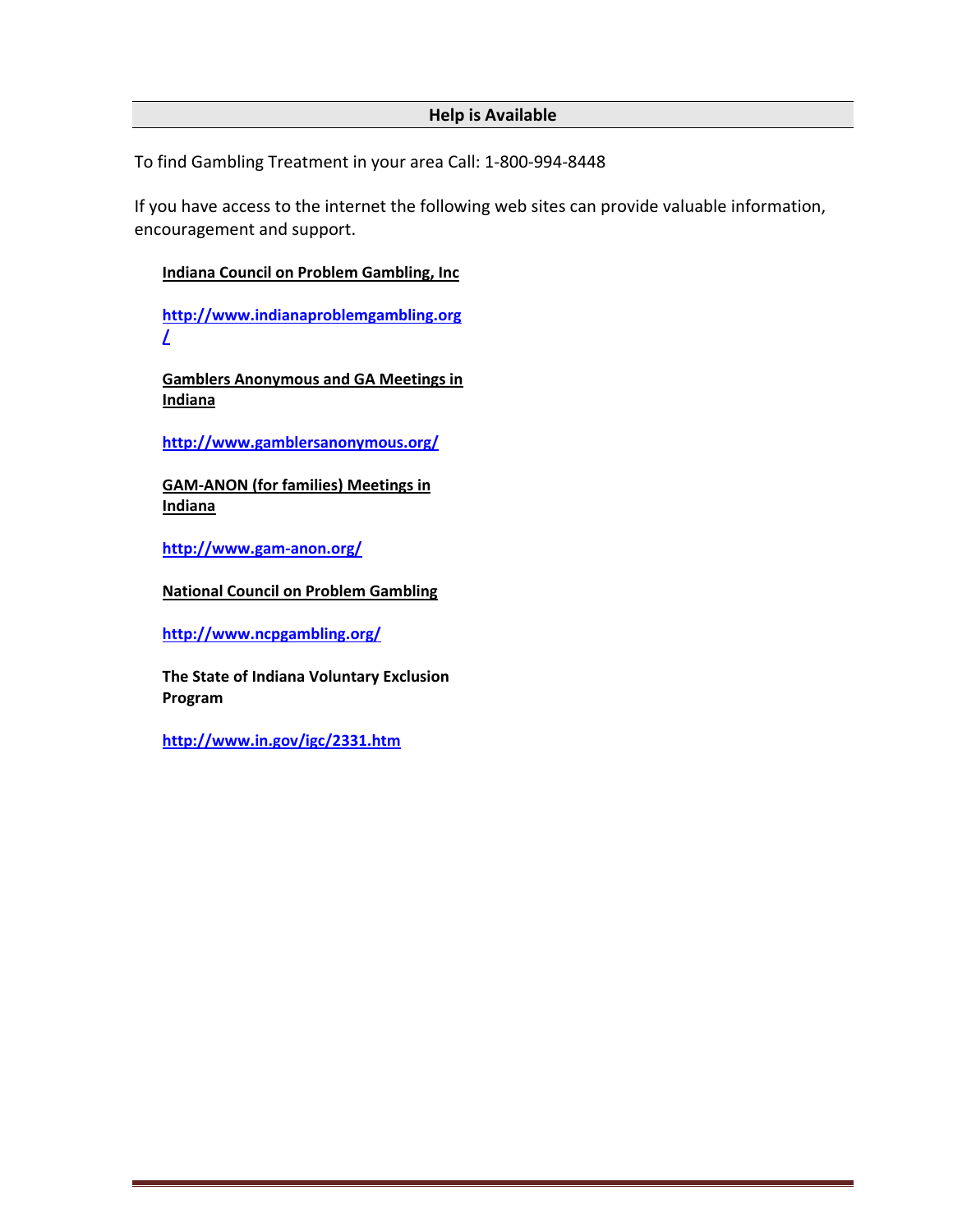#### **References**

American Psychiatric Association. Diagnostic and Statistical Manual of Mental Disorders.4<sup>th</sup> Text Revision ed. Washington DC: American Psychiatric Association. 2000

Center for Substance Abuse Treatment (2005). Substance Abuse Treatment for Persons with Co-Occurring Disorders (Problem Gambling). Treatment Improvement Protocol (TIP) Series 42. DHHS Publication No. (SMA) 08-4219. Rockville, MD: Substance Abuse and Mental Health Services Administration.

National Research Council, Committee on the Social and Economic Impact of Pathological Gambling, and Committee on Law and Justice. Pathological Gambling: A Critical Review. Washington DC: National Academy Press, 1999.

Petry, N. M., Stinson FS, Grant BF. Co morbidity of DSM-IV pathological gambling and other psychiatric disorders: results from the National Epidemiological Survey on Alcohol and Related Conditions. J Clin Psychiatry. 2005 May; 66 (5):564-74

Milt, H., & Custer, R. L. (1985). In When Luck Runs Out: Help for Compulsive Gamblers and their Families. New York, N.Y: Facts on File.

## **Information on Training / Certification**

Trainings and certification support is provided by a contract with the Division of Mental Health and Addiction (DMHA) through the Indiana Problem Gambling Awareness Program (IPGAP). You may find information about upcoming trainings on their website at [www.ipgap.indiana.edu.](http://www.ipgap.indiana.edu/)

The IPGAP also provides clinical consulting calls for those counselors who would like to discuss cases with other counselors or who need supervision hours to obtain their credential. You will find the schedule at: <http://www.ipgap.indiana.edu/treatment.html>

To join the mailing list and receive regular updates, go to<http://www.ipgap.indiana.edu/index.aspx> and use the ListServ registration link on the front page.

Currently, Indiana does not require a counselor to be certified to provide problem gambling treatment. To determine counselor competency required in Indiana *refer to SFY 2012 Special Conditions located in this manual.*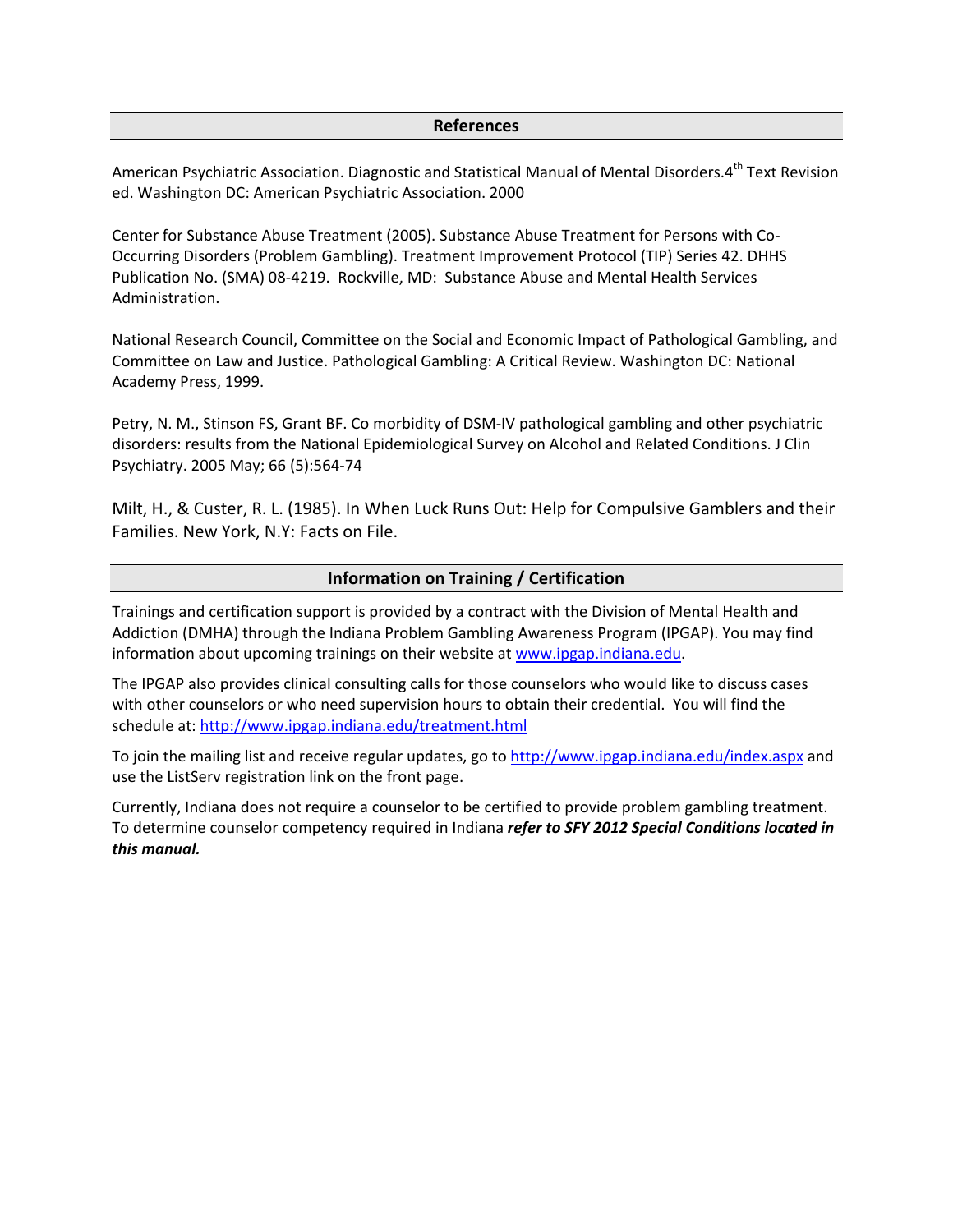#### **Contacts**

## **DMHA- Treatment Resources/ Training on Problem Gambling or WITS:**

Jennifer Fillmore Program Director Problem Gambling Treatment, Co-Occurring Disorders and Forensic Programs Division of Mental Health and Addiction 402 W Washington Street Indianapolis, IN 46204 317-232-7821 [Jennifer.fillmore@fssa.in.gov](mailto:Jennifer.fillmore@fssa.in.gov)

## **Prevention and Training Resources (Including "Safe Bet" Interactive Journals):**

Mary Lay Project Manager Indiana Problem Gambling Awareness Program Division of Mental Health and Addiction 402 W Washington Street Indianapolis, IN 46204 317-232-7854 [mary.lay@fssa.in.gov](mailto:mary.lay@fssa.in.gov)

Desiree Goetze Assistant Project Manager Indiana Problem Gambling Awareness Program Indiana Prevention Resource Center 501 N Morton, Suite 110 Bloomington, IN 47404 812-855-4872 [dgoetze@indiana.edu](mailto:mary.lay@fssa.in.gov)

## **Wits Assistance:**

Ramzi Nimry Program Coordinator Division of Mental health and Addiction 402 W Washington Street Indianapolis, IN 46204 317-232-7803 [ramzi.nimry@fssa.in.gov](mailto:ramzi.nimry@fssa.in.gov)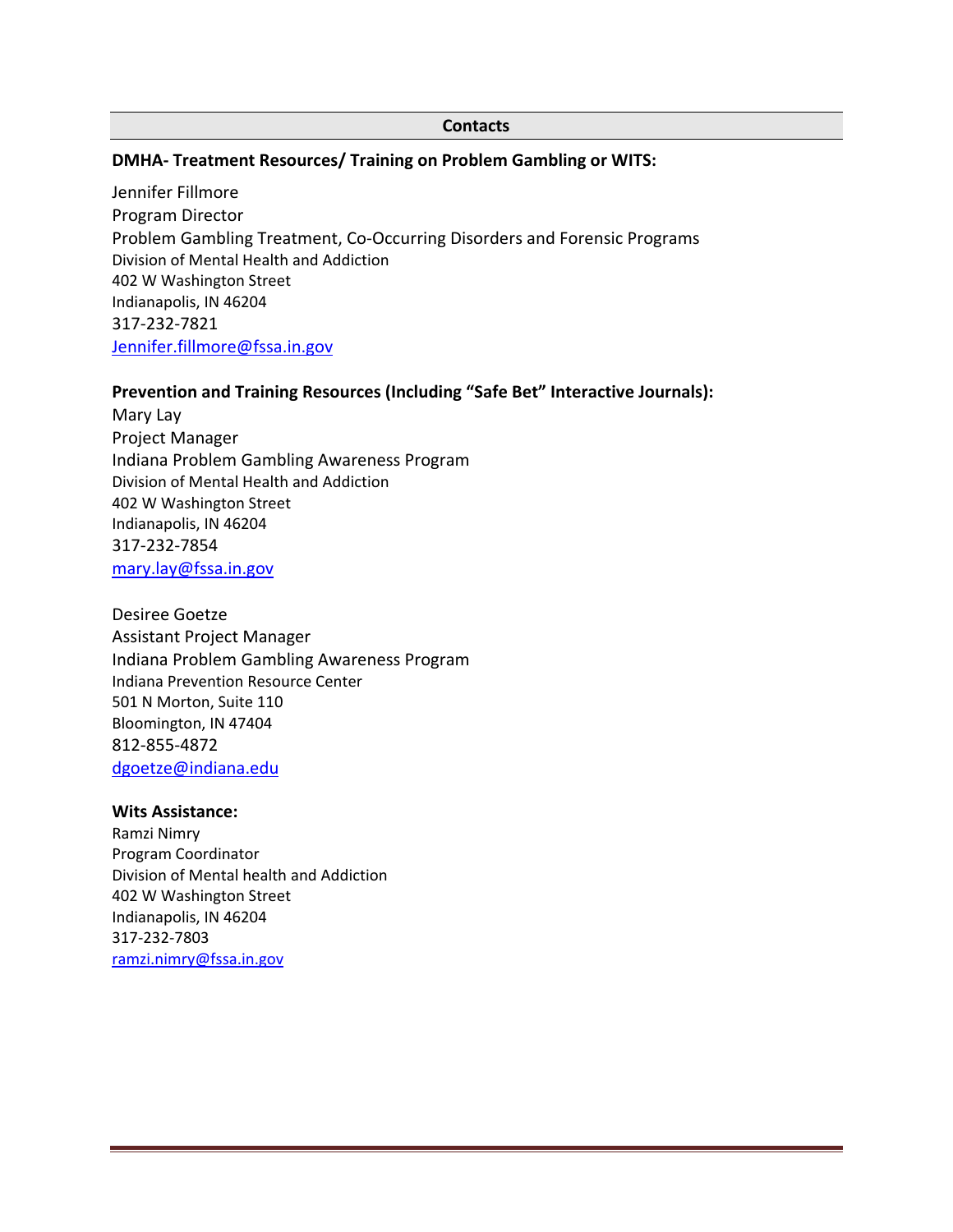## **Important Links**

**Indiana Problem Gambling Awareness Program:** [www.ipgap.indinana.edu](http://www.ipgap.indinana.edu/)

## **Indiana Division of Mental Health and Addiction:**

<http://www.in.gov/fssa/dmha/2582.htm>

## **Indiana Gaming Commission:**

Voluntary Exclusion Program Indiana Gaming Commission 101 W. Washington Street Suite 1600, East Tower Indianapolis, IN 46204 (317) 234-3600

<http://www.in.gov/igc/2331.htm>

## **Indiana Mental Health and Addiction Information online:**

<http://www.in.gov/fssa/dmha/index.htm>

You may access linked rules and regulations through the site above or: [http://www.in.gov/legislative/ic\\_iac/](http://www.in.gov/legislative/ic_iac/) has the Indiana Code and Indiana Administrative Rules. Click on Indiana Code (IC) or Indiana Administrative Code (IAC).